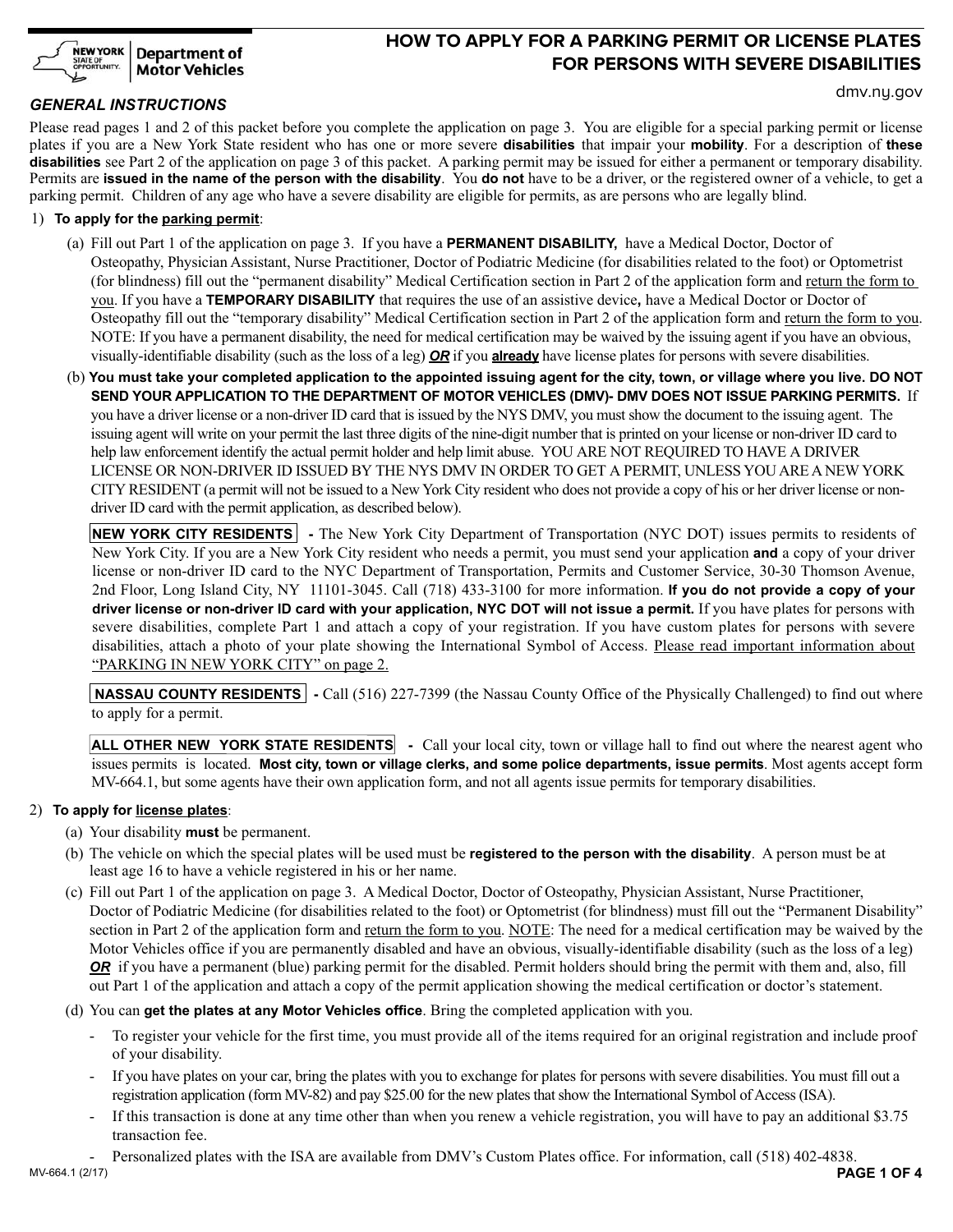## **USING LICENSE PLATES AND PARKING PERMITS**

- <sup>u</sup>The plates and permits may be used to park in reserved parking spaces **only when the person with the disability rides in or drives the vehicle**. People who are not disabled cannot use your parking permit or special plates to park in a reserved space; persons who park illegally in these spaces violate Section 1203-c(4) of the NYS Vehicle and Traffic Law and can be fined \$50 to \$75 for a first offense, and \$75 to \$150 for a second offense that is committed within two years. Municipalities can impose higher fines. Any person who abuses or misuses any parking permit or license plates for the disabled may have the permit or plates revoked.
- ◆ Parking permits should be hung from the rear-view mirror when the vehicle is parked, but should be removed from the mirror when the vehicle is driven.
- <sup>u</sup>Generally, the plates and permits are valid everywhere in New York State where parking spaces are reserved for persons with disabilities. However, use of the plates or permit does not exempt you from state or local parking regulations or fees or the requirement to obtain permission to park in a designated area. The plates and permits are also valid in most other states, territories and foreign countries. If you will travel outside of New York, check with the police or Motor Vehicles agency in the location where you will be to be sure your permit or plate will be accepted.
- $\bullet$  Parking spaces reserved for people with disabilities must be marked with conspicuous and permanently installed above-grade signs that display the wheelchair symbol. These signs are positioned at a height of five to seven feet above the parking space surface. Designation of reserved spaces may include the use of blue painted lines or markings. **Do not park in the striped access aisle next to spaces reserved for people with disabilities** even if you have a permit or plates. Access aisles provide room for people with wheelchairs and other specially equipped vehicles to transfer safely to and from their vehicles.
- $\bullet$  Localities designate parking spaces for persons with disabilities by local law or ordinance. If you have a question about parking for the disabled on a particular street, contact the authority that maintains the road. If you have a question about reserved parking at any facility with off-street parking, contact the facility manager or the local building inspector.

## **EXARKING IN NEW YORK CITY**

 New York City (NYC) does not reserve spaces on its streets solely for persons with disabilities. However, the City does issue a City permit (a rectangular dashboard permit) that allows a person with severe disabilities to park at City curbside spaces that are not available to most vehicles, or at legal metered spaces without charge. This permit is not valid outside of New York City. You can have a City permit and a New York State permit, which are issued by the NYC DOT.

 Throughout New York State and in New York City, reserved parking spaces are available in parking lots for shopping centers, malls, office buildings, apartment buildings, and college campuses. You can use the special plates or the State permit to park in designated spaces in those off-street lots.

 For more information or to get a permit application, you can visit the NYC DOT website at www.nyc.gov/dot or call (718) 433-3100. You may also contact the NYC DOT at:

> NYC Department of Transportation Permits and Customer Service 30-30 Thomson Avenue, 2nd Floor Long Island City, NY 11101-3045

## <sup>u</sup>**METERED PARKING WAIVERS**

 If you have a mobility-related disability and a certain severe disability that limits your ability to access or put payment into a parking meter, you may be eligible for a metered parking waiver. The metered parking waiver allows the holder to park in a metered parking space in any city, town or village of New York State (except in New York City) without paying the fee. For more information, see forms MV-664.1MP (Application for a Metered Parking Waiver for Persons with Severe Disabilities) and MV-664.2MP (Metered Parking Waiver Information). These forms are available through your local issuing agent and are also available on the DMV website at dmv.ny.gov.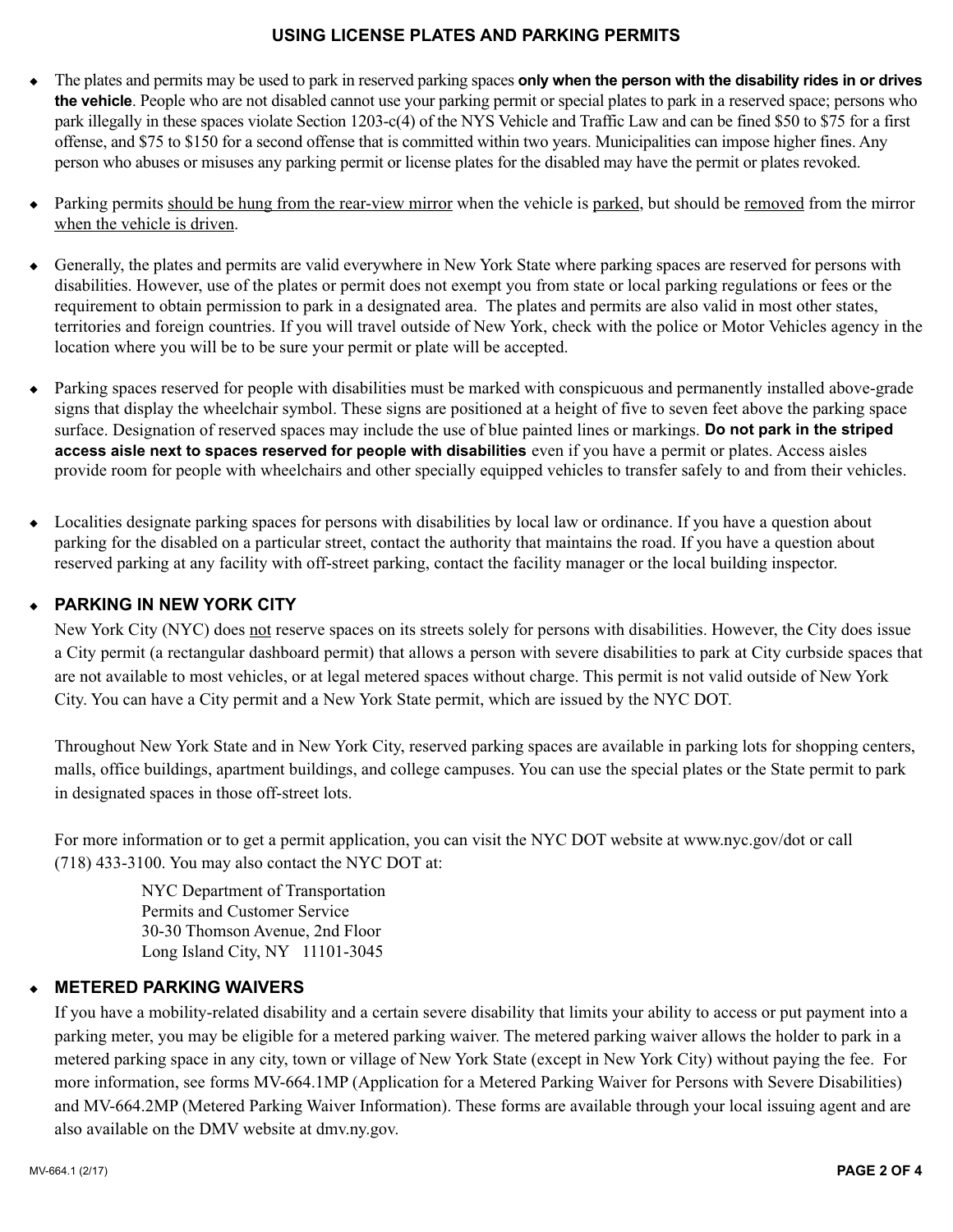| <b>Please</b><br><b>TEAR</b> at the PERF      |  |
|-----------------------------------------------|--|
| and keep pages 1 & 2<br>for your information. |  |



### **APPLICATION FOR A PARKING PERMIT OR LICENSE PLATES, FOR PERSONS WITH SEVERE DISABILITIES**

Please read pages 1 and 2 of this packet before you complete this application. If you apply for a parking permit, take the completed application to the issuing agent (local municipality) in the city, town or village where you live; **do not send your application to the Department of Motor Vehicles because DMV does not issue parking permits.**

| Part 1 INFORMATION ABOUT PERSON WITH DISABILITY - (Please print and sign by the arrow.)                                                                                                                                                                                                                                                                                                                            |                                                                                                                                                   |                                                                                              |                                                                                                                                                                                                                                                                                                                                                                                                                                  |                                |             |  |  |  |
|--------------------------------------------------------------------------------------------------------------------------------------------------------------------------------------------------------------------------------------------------------------------------------------------------------------------------------------------------------------------------------------------------------------------|---------------------------------------------------------------------------------------------------------------------------------------------------|----------------------------------------------------------------------------------------------|----------------------------------------------------------------------------------------------------------------------------------------------------------------------------------------------------------------------------------------------------------------------------------------------------------------------------------------------------------------------------------------------------------------------------------|--------------------------------|-------------|--|--|--|
| Last Name                                                                                                                                                                                                                                                                                                                                                                                                          |                                                                                                                                                   | First                                                                                        |                                                                                                                                                                                                                                                                                                                                                                                                                                  | M.I.<br>Telephone No.          |             |  |  |  |
| Address: No. and Street                                                                                                                                                                                                                                                                                                                                                                                            |                                                                                                                                                   | Apt. No.<br>City                                                                             |                                                                                                                                                                                                                                                                                                                                                                                                                                  | <b>State</b>                   | Zip Code    |  |  |  |
|                                                                                                                                                                                                                                                                                                                                                                                                                    |                                                                                                                                                   |                                                                                              |                                                                                                                                                                                                                                                                                                                                                                                                                                  |                                |             |  |  |  |
| Date of Birth                                                                                                                                                                                                                                                                                                                                                                                                      | $\Box$ Male $\Box$ Female<br>I want: $\Box$ License Plates (Apply to DMV.) $\Box$ A Parking Permit (Apply to your local issuing agent.)           |                                                                                              |                                                                                                                                                                                                                                                                                                                                                                                                                                  |                                |             |  |  |  |
| Do you have license plates for persons with disabilities?                                                                                                                                                                                                                                                                                                                                                          |                                                                                                                                                   | NYC residents - Attach a copy of your driver license or non-driver ID. If you had a New York |                                                                                                                                                                                                                                                                                                                                                                                                                                  |                                |             |  |  |  |
| $\Box$ Yes - My license plate number is:                                                                                                                                                                                                                                                                                                                                                                           |                                                                                                                                                   |                                                                                              | $\Box$ No State permit, print the permit number here:                                                                                                                                                                                                                                                                                                                                                                            |                                |             |  |  |  |
| Read note on page 4 before you sign<br>→                                                                                                                                                                                                                                                                                                                                                                           |                                                                                                                                                   |                                                                                              |                                                                                                                                                                                                                                                                                                                                                                                                                                  |                                |             |  |  |  |
| (Signature of Person with Disability or Signature of Parent or Guardian) $-If$ signed by a parent or guardian,<br>(Date)<br>please write your relationship to the person with the disability after your signature.                                                                                                                                                                                                 |                                                                                                                                                   |                                                                                              |                                                                                                                                                                                                                                                                                                                                                                                                                                  |                                |             |  |  |  |
| <b>Part 2 MEDICAL CERTIFICATION</b>                                                                                                                                                                                                                                                                                                                                                                                |                                                                                                                                                   |                                                                                              |                                                                                                                                                                                                                                                                                                                                                                                                                                  |                                |             |  |  |  |
| <b>NOTE: PERMANENT DISABILITIES</b> may be certified by a Medical Doctor (MD), Doctor of Osteopathy (DO), Physician Assistant (PA),<br>Nurse Practitioner (NP), a Doctor of Podiatric Medicine (DPM, for disabilities related to the foot) or Optometrist (OD, for blindness).<br><b>TEMPORARY DISABILITIES</b> , however, may be certified only by a Medical Doctor or Doctor of Osteopathy.                      |                                                                                                                                                   |                                                                                              |                                                                                                                                                                                                                                                                                                                                                                                                                                  |                                |             |  |  |  |
| Check the box(es) that describe the disability, and fill in the diagnosis:                                                                                                                                                                                                                                                                                                                                         |                                                                                                                                                   |                                                                                              |                                                                                                                                                                                                                                                                                                                                                                                                                                  |                                |             |  |  |  |
|                                                                                                                                                                                                                                                                                                                                                                                                                    |                                                                                                                                                   |                                                                                              | <b>TEMPORARY DISABILITY:</b> A person with a temporary disability is any person who is temporarily unable to ambulate without the aid of an<br>assisting device. Examples of an assisting device include, but are not limited to, a brace, cane, crutch, prosthetic device, another person,<br>wheelchair or walker. <b>IMPORTANT:</b> Temporary permits are issued for six months or less regardless of expected recovery date. |                                |             |  |  |  |
|                                                                                                                                                                                                                                                                                                                                                                                                                    | Diagnosis: New York Street, New York Street, New York Street, New York Street, New York Street, New York Street<br><b>Expected Recovery Date:</b> |                                                                                              |                                                                                                                                                                                                                                                                                                                                                                                                                                  |                                |             |  |  |  |
| What assistive device is needed?                                                                                                                                                                                                                                                                                                                                                                                   |                                                                                                                                                   |                                                                                              |                                                                                                                                                                                                                                                                                                                                                                                                                                  |                                |             |  |  |  |
| <b>PERMANENT DISABILITY:</b> A "severely disabled" person is any person with one or more of the PERMANENT impairments,<br>disabilities or conditions listed below, which limit mobility.<br><b>Example 20 Years Check the conditions that apply:</b><br>Diagnosis:<br>$\Box$ Uses portable oxygen $\Box$ Legally blind $\Box$ Limited or no use of one or both legs $\Box$ Unable to walk 200 ft. without stopping |                                                                                                                                                   |                                                                                              |                                                                                                                                                                                                                                                                                                                                                                                                                                  |                                |             |  |  |  |
| $\Box$ Neuromuscular dysfunction that severely limits mobility $\Box$ Class III or IV cardiac condition. (American Heart Assoc. standards)<br>$\Box$ Severely limited in ability to walk due to an arthritic, neurological or orthopedic condition<br>$\Box$ Restricted by lung disease to such an extent that forced (respiratory) expiratory volume for one second, when measured by                             |                                                                                                                                                   |                                                                                              |                                                                                                                                                                                                                                                                                                                                                                                                                                  |                                |             |  |  |  |
|                                                                                                                                                                                                                                                                                                                                                                                                                    |                                                                                                                                                   |                                                                                              | spirometry, is less than one liter, or the arterial oxygen tension is less than sixty mm/hg of room air at rest                                                                                                                                                                                                                                                                                                                  |                                |             |  |  |  |
|                                                                                                                                                                                                                                                                                                                                                                                                                    |                                                                                                                                                   |                                                                                              | Has a physical or mental impairment or condition not listed above which constitutes an equal degree of disability, and which imposes<br>unusual hardship in the use of public transportation and prevents the person from getting around without great difficulty.<br><b>EXPLAIN BELOW HOW THIS DISABILITY LIMITS FUNCTIONAL MOBILITY.</b>                                                                                       |                                |             |  |  |  |
|                                                                                                                                                                                                                                                                                                                                                                                                                    |                                                                                                                                                   |                                                                                              |                                                                                                                                                                                                                                                                                                                                                                                                                                  |                                |             |  |  |  |
| MD/DO/DPM/NP/PA/OD Name                                                                                                                                                                                                                                                                                                                                                                                            |                                                                                                                                                   |                                                                                              |                                                                                                                                                                                                                                                                                                                                                                                                                                  | Professional License No.       |             |  |  |  |
| MD/DO/DPM/NP/PA/OD Address                                                                                                                                                                                                                                                                                                                                                                                         |                                                                                                                                                   |                                                                                              |                                                                                                                                                                                                                                                                                                                                                                                                                                  | Telephone No.<br>$\rightarrow$ |             |  |  |  |
| Read note on page 4 before you sign                                                                                                                                                                                                                                                                                                                                                                                |                                                                                                                                                   |                                                                                              |                                                                                                                                                                                                                                                                                                                                                                                                                                  |                                |             |  |  |  |
| $\rightarrow$                                                                                                                                                                                                                                                                                                                                                                                                      |                                                                                                                                                   |                                                                                              |                                                                                                                                                                                                                                                                                                                                                                                                                                  |                                |             |  |  |  |
|                                                                                                                                                                                                                                                                                                                                                                                                                    |                                                                                                                                                   | (MD/DO/DPM/NP/PA/OD Signature)                                                               |                                                                                                                                                                                                                                                                                                                                                                                                                                  |                                | (Date)      |  |  |  |
| <b>Part 3 FILE INFORMATION</b> (For Issuing Agent Use Only)                                                                                                                                                                                                                                                                                                                                                        |                                                                                                                                                   |                                                                                              |                                                                                                                                                                                                                                                                                                                                                                                                                                  |                                |             |  |  |  |
|                                                                                                                                                                                                                                                                                                                                                                                                                    |                                                                                                                                                   |                                                                                              |                                                                                                                                                                                                                                                                                                                                                                                                                                  |                                |             |  |  |  |
| $\Box$ First $\Box$ Second                                                                                                                                                                                                                                                                                                                                                                                         |                                                                                                                                                   |                                                                                              | 9-digit number from NYS Driver License/ID Card                                                                                                                                                                                                                                                                                                                                                                                   |                                |             |  |  |  |
|                                                                                                                                                                                                                                                                                                                                                                                                                    |                                                                                                                                                   |                                                                                              |                                                                                                                                                                                                                                                                                                                                                                                                                                  |                                | (Date)      |  |  |  |
| →                                                                                                                                                                                                                                                                                                                                                                                                                  |                                                                                                                                                   | (Issuing Agent)                                                                              |                                                                                                                                                                                                                                                                                                                                                                                                                                  |                                | (Locality)  |  |  |  |
| MV-664.1 (2/17)                                                                                                                                                                                                                                                                                                                                                                                                    |                                                                                                                                                   |                                                                                              |                                                                                                                                                                                                                                                                                                                                                                                                                                  |                                | PAGE 3 OF 4 |  |  |  |